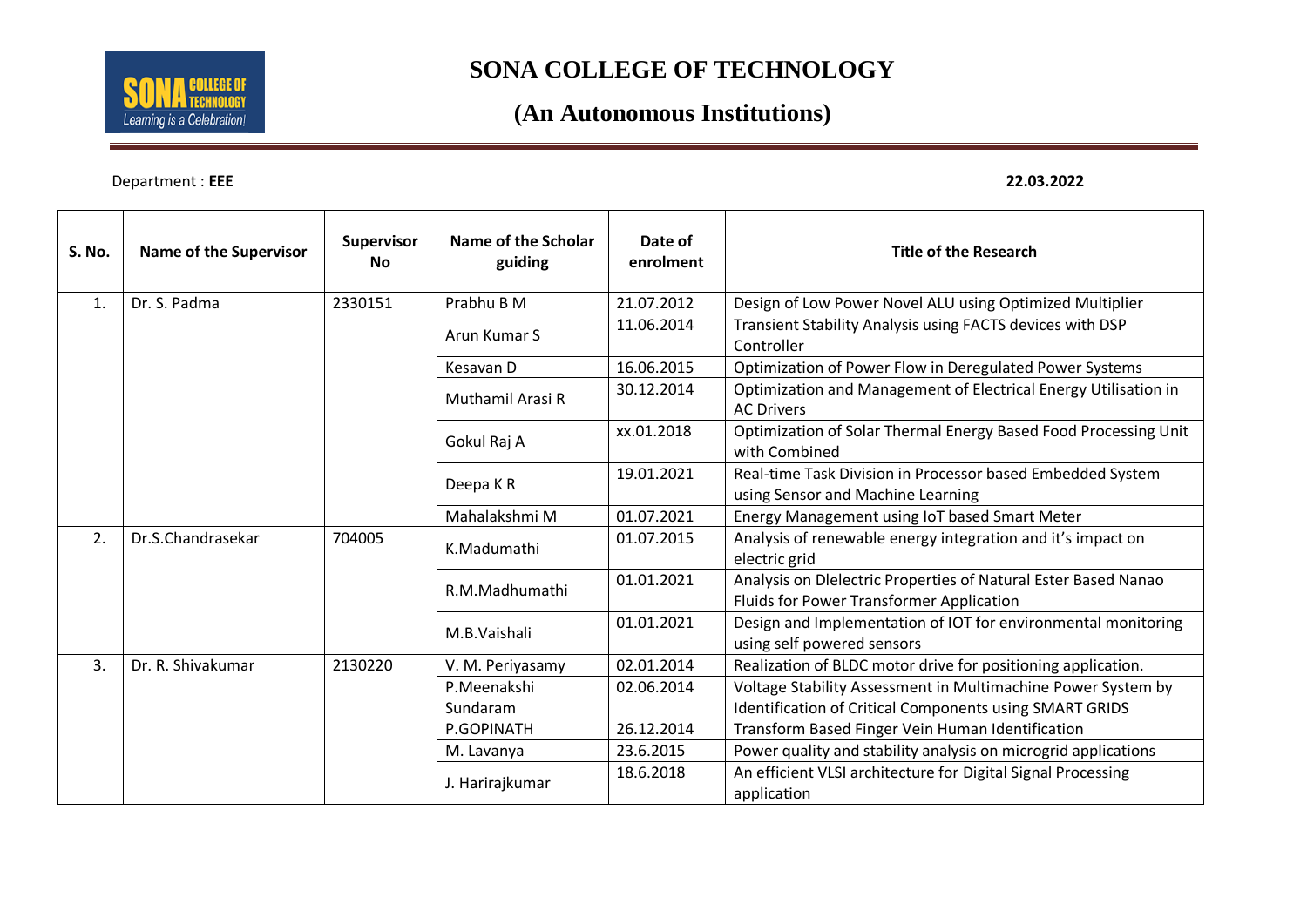

|    |                    |         |                            | 05.10.2021 | Numerical investigation of efficient photonic device for integrated |
|----|--------------------|---------|----------------------------|------------|---------------------------------------------------------------------|
|    |                    |         | M.Vetriselvan              |            | circuits using phase change material                                |
|    |                    |         | M.Sugumaran                | 19.01.2021 | Design and Implementation of Nature controller design for Power     |
|    |                    |         |                            |            | system stability enhancement                                        |
|    |                    |         |                            | 28.9.2021  | Power Quality analysis and improvement in Grid integrated RS        |
|    |                    |         | T.Ilakkia                  |            | system using AI Techniques                                          |
|    |                    |         | D.P.Sangeetha              | 22.1.2021  | Intelligent algorithm for using mobile phone as a hub for           |
|    |                    |         |                            |            | emergency condition                                                 |
| 4. | Dr.M.Senthil Kumar | 2830044 | A.Sakthidasan              | 23.12.2016 | Optimal Placement of FACTS Devices for Enhancement of Voltage       |
|    |                    |         |                            |            | Profile using Nature Inspired Algorithms                            |
|    |                    |         | N.Sasikumar                | 23.12.2016 | Light-Weght Dta preprocessing and Integrative Scheduling            |
|    |                    |         |                            | 24.12.2016 | Power Quality Improvement in Utilizer side by Mitigation of         |
|    |                    |         | L.Nagarajan                |            | <b>Voltage Flicker using FACTS Devices</b>                          |
|    |                    |         |                            |            | An Improved Maximum Power Point Tracking for Grid Connected         |
|    |                    |         | P.Sabarish                 | 19.12.2017 | Photovoltaic System with rapid and optimum shifting of Maximum      |
|    |                    |         |                            |            | <b>Power Point</b>                                                  |
|    |                    |         | R.Sundar                   | 19.12.2017 | Voltage Regulation in Hybrid Renewable System using FACTS           |
|    |                    |         |                            |            | Controllers                                                         |
|    |                    |         |                            |            | Analysis of Grid Connected Photovoltaic system under rapid          |
|    |                    |         | A.T.Sankara<br>Subramanian | 19.12.2017 | partial and complete                                                |
|    |                    |         |                            |            | shading conditions with different Maximum Power Point Tracking      |
|    |                    |         |                            |            | algorithms                                                          |
|    |                    |         | C.Kalavalli                | 12.12.2017 | Modelling and Analysis of Bidirectional Pulse Width Modulated       |
|    |                    |         |                            |            | <b>Converter for Microgrid Application</b>                          |
|    |                    |         |                            | 24.12.2018 | Security constrained Optimal Power Flow for Hybrid Systems          |
|    |                    |         | S.Silambarasi              |            | using Artificial Intelligent Technique                              |
|    |                    |         |                            | 01.07.2021 | Advanced Control Method for Modified Switched Capacitor(MSC)        |
|    |                    |         | M. Priyanka Gandhi         |            | <b>Converter for Automotive LED Driver</b>                          |
|    |                    |         |                            | 09.03.2022 | Power Quality optimization using cascaded power converters for      |
|    |                    |         | D. Geetha                  |            | stand alone PV systems with new selective harmonic elimination      |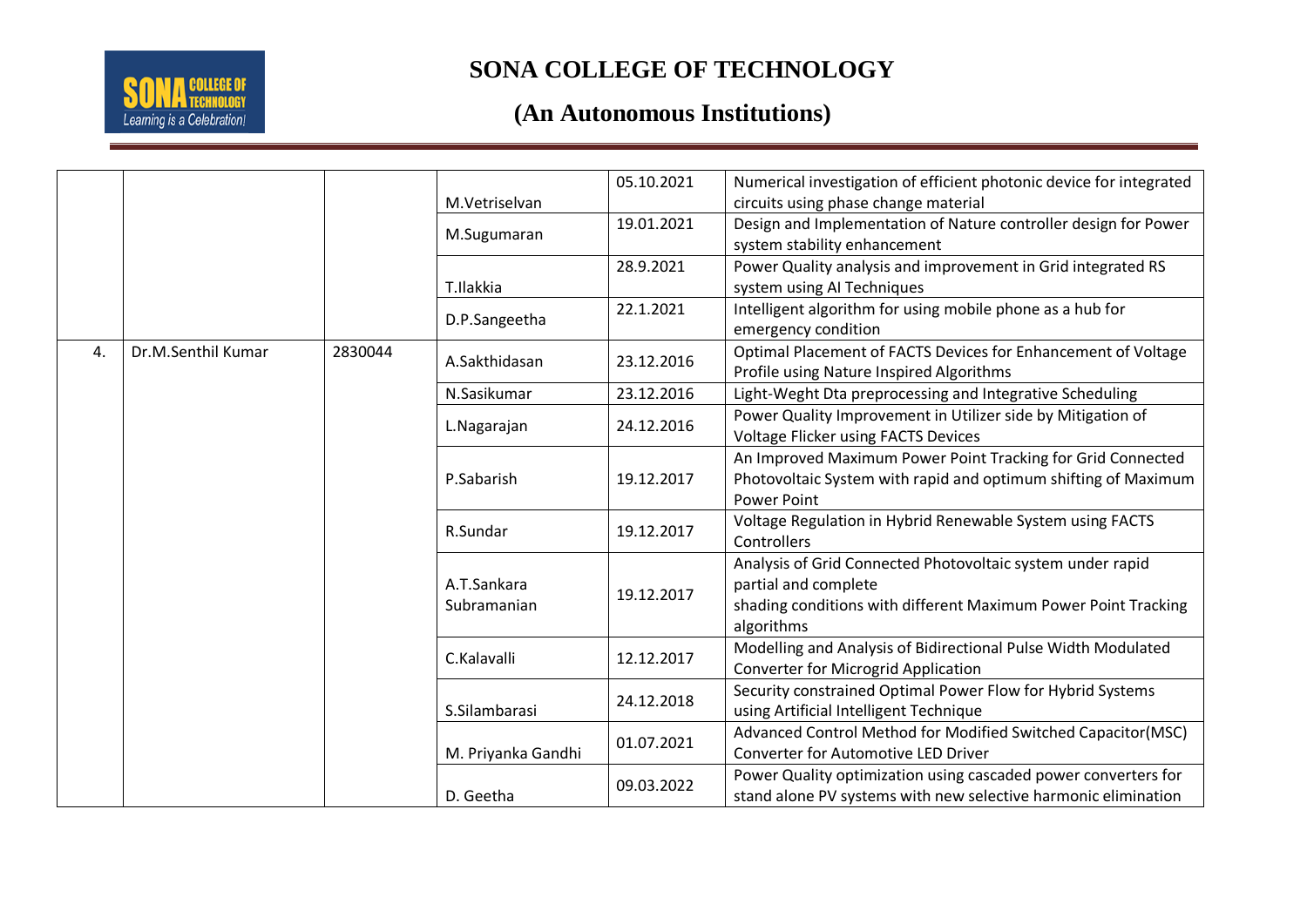

|    |                      |         |                     |            | control                                                          |
|----|----------------------|---------|---------------------|------------|------------------------------------------------------------------|
| 5. | Dr.R. Arulmozhiyal   | 2330009 | R.Srinivasan        | 29.12.2012 | Power quality improvement in distributed level inter connection  |
|    |                      |         |                     |            | of renewable resources by DSP and ultra-capacitor link.          |
|    |                      |         | Saravanakumar.S     | 13.02.2016 | High accuracy Knee voltage detection for primary side control in |
|    |                      |         |                     |            | Fly back converter.                                              |
|    |                      |         | G.Purushothaman     | 02.07.2016 | Control system based on wireless sensor networks and power line  |
|    |                      |         |                     |            | communication.                                                   |
|    |                      |         | A. Preethi          | 01.07.2021 | Design and development of energy management strategy for fuel    |
|    |                      |         |                     |            | cell hybrid electric vehicle using AI techniques.                |
| 6. | Dr.A. Jagadeeshwaran | 2830038 | Shree Kumar H       | 13.03.2017 | Investigation on the Performance of Inverter for DC and AC Load  |
|    |                      |         |                     |            | Applications                                                     |
|    |                      |         | Dineshkumar S       | 13.02.2016 | T source inverter based sensorless speed control for PMSM        |
|    |                      |         | Vetrivel M          | 13.12.2017 | Improvement of Power Quality Using DVR in Distribution Systems   |
|    |                      |         | Karthikeyan K       | 19.12.2017 | A Study on Performance Evaluation of Statcom Connected to        |
|    |                      |         |                     |            | Renewable Energy Source                                          |
|    |                      |         | Karthikeyan G       | 27.12.2018 | Improved finite control set model based direct power control of  |
|    |                      |         |                     |            | <b>BLDC</b> motor                                                |
|    |                      |         | Aruljothi Kuppannan | 27.01.2021 | Investigation and Selection of Optimum MPPT Algorithm for Grid   |
|    |                      |         |                     |            | Integrated PV System                                             |
| 7. | K.Krishnamoorthi     | 2330098 |                     | 00.07.2014 | Improved Performance Of Load Frequency Control In Multi - Area   |
|    |                      |         |                     |            | Interconnected Power Systems With Evolutionary Computational     |
|    |                      |         | Jeyanthi S          |            | Techniques                                                       |
|    |                      |         |                     | 01.07.2014 | The Quality Of Service Improvement In Optical Burst Switched     |
|    |                      |         | Sarala S            |            | Networks                                                         |
|    |                      |         |                     | 05.01.2015 | Investigation Of High Step-Down Transformerless Single-Stage     |
|    |                      |         | Sivakumar R         |            | Single-Switch Ac/Dc Converter Using Pid Controller               |
|    |                      |         |                     | 00.07.2015 | Designing Of Four Leg Inverter To Facilitate Interconnection Of  |
|    |                      |         | Vidhya K            |            | Renewable Energy Sources With Power Quality Enhancement          |
|    |                      |         |                     | 00.01.2015 | Harmonic Reduction In Hvdc Transmission Line Using Vector        |
|    |                      |         | Vijayal V           |            | Control                                                          |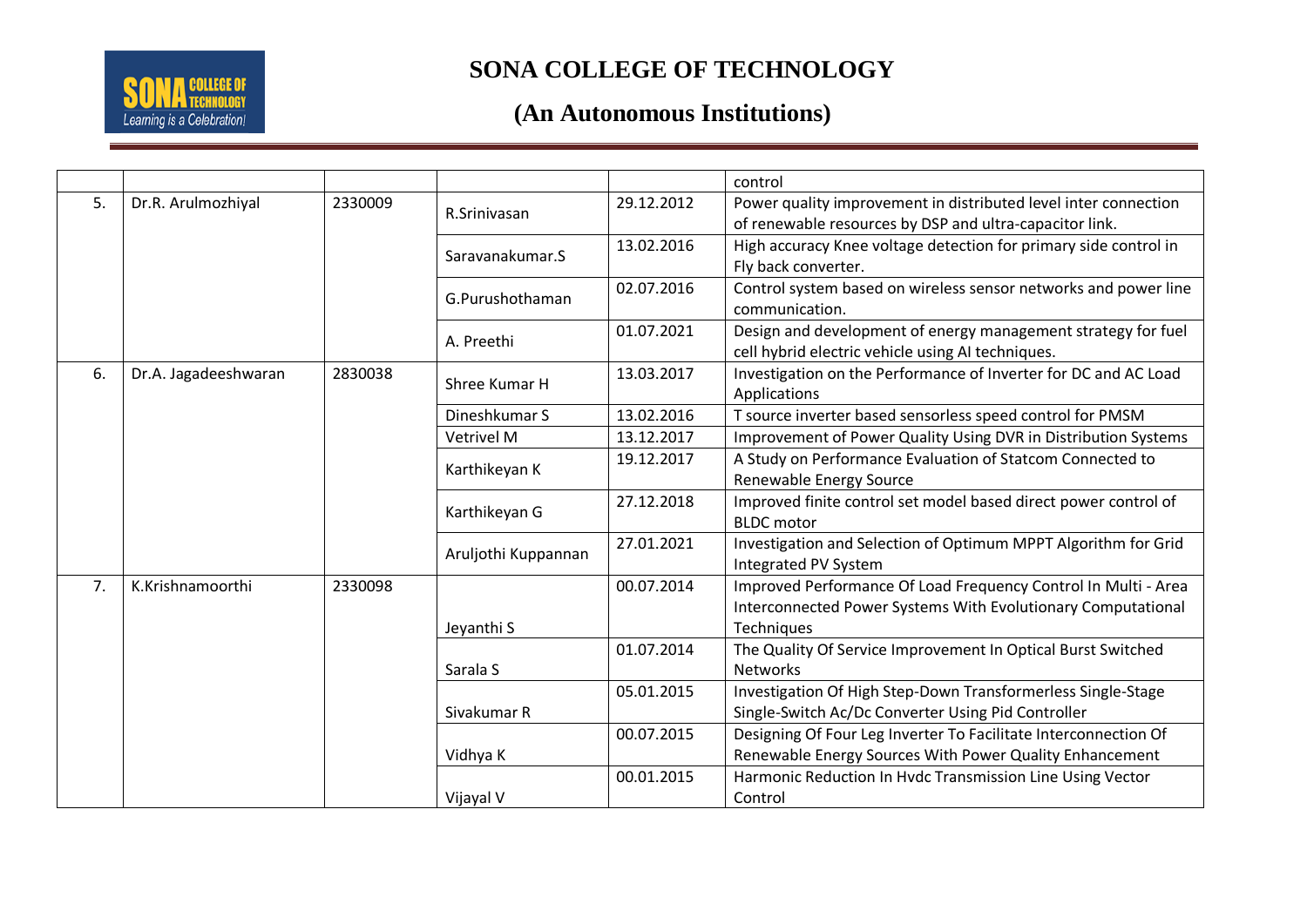

|    |                    |         |                  | 00.01.2016 | Stability And Accuracy Of Power Hardware In The Loop Simulation    |
|----|--------------------|---------|------------------|------------|--------------------------------------------------------------------|
|    |                    |         | Rajesh Kanna M   |            | Of Matrix Converter                                                |
|    |                    |         | Sabarinathan S   | 00.01.2016 | <b>Optogenetic Brian Interfaces Using Neurostimulation</b>         |
|    |                    |         | Monishapreethi G | 10.01.2016 | Fault Tolerant Voltage Source Inverter For Induction Motors        |
| 8. | Dr. G. Karthikeyan | 2830023 |                  | 10.01.2017 | Design and implementation of buck - boost converter with high      |
|    |                    |         | Ramkumar K       |            | frequency resonant                                                 |
|    |                    |         |                  | 29.06.2017 | Power Quality enhancement at micro grid system interconnected      |
|    |                    |         | Praveen Kumar R  |            | with distributed generators.                                       |
|    |                    |         |                  | 21.12.2016 | Digital Logic Switching scheme for flying capacitor multi-level    |
|    |                    |         | Navaladiraja N   |            | inverter                                                           |
|    |                    |         | Madhusudan S     | 06.07.2018 | Enhanced priority list unit commitment methodology                 |
|    |                    |         |                  | 23.12.2019 | Speed and current control of PMSM based on an optimized            |
|    |                    |         | Prasanth B       |            | resilent backpropagation neural network algorithm                  |
|    |                    |         |                  | 03.03.2021 | An Area Minimization with the Integration Of NOC Architecture      |
|    |                    |         | Mariyammal A     |            | and Bus Based System                                               |
| 9. | Dr.B.Karthik       | 2430088 |                  | 30.06.2016 | Comparitive Analysis on the fault diagnostic techniques of an IGBT |
|    |                    |         | A.Aravind        |            | based multilevel inverter by DWT and FFT based signal processing.  |
|    |                    |         |                  | 24.06.2015 | Optimized WSD Based Text Document Classification using Linear      |
|    |                    |         | P.Ramya          |            | Kernel Support Vector Machine Learning Algorithm                   |
|    |                    |         |                  | 23.06.2015 | Modelling of Lossless and Contactless Power Transformer using      |
|    |                    |         | N.Jayanthi       |            | improved particle swarm optimization algorithm.                    |
|    |                    |         |                  | 22.01.2016 | Discrete Switching Strategy for Direct Torque Control of Induction |
|    |                    |         | S.Suresh         |            | Motor using Adaptive Pulse Width Modulator                         |
|    |                    |         |                  | 19.01.2021 | Energy Management for ON Grid and OFF Grid systems using           |
|    |                    |         | S.Pradeep        |            | hybrid energy sources                                              |
|    |                    |         |                  | 19.01.2021 | Design of three winding coupled inductor and switched capacitor    |
|    |                    |         | A.Alaudeen       |            | based DC-DC converter FED P-V Transformerless DVR                  |
|    |                    |         |                  | 19.01.2021 | Enhancement of Digital Substation at innovation scheme for smart   |
|    |                    |         | K.M.Karthika     |            | grid using PMU                                                     |
|    |                    |         | S Boopathy       | xx.01.2022 | The Hybrid Classification Scheme for Plant Disease Detection with  |